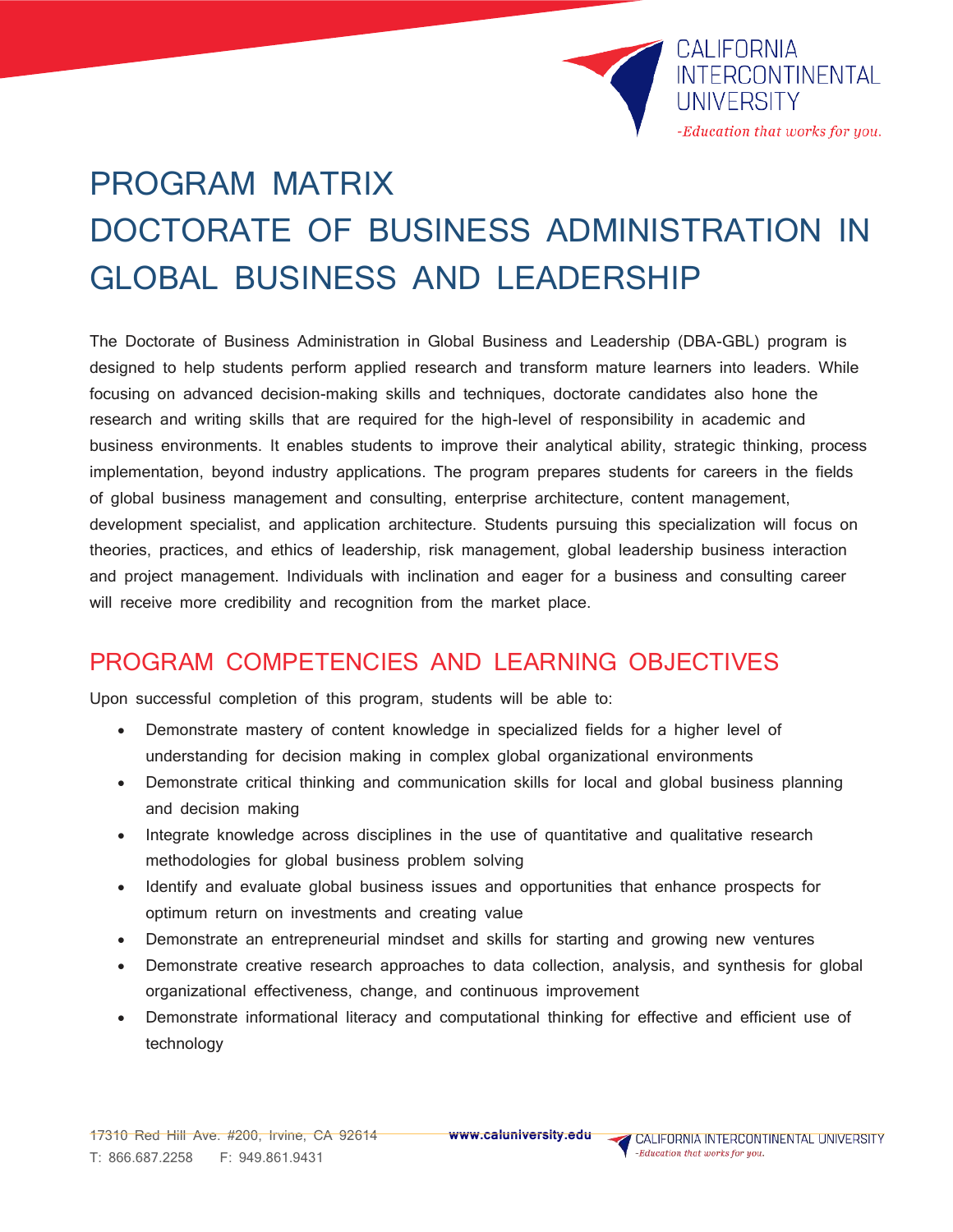- Demonstrate effective global leadership skills for innovative and collaborative economic development
- Develop diverse teams and foster teamwork through effective techniques through human resource management
- Review business case studies and prepare theoretically-grounded arguments using peerreviewed journals and appropriate scholarly writing styles

## DBA-GBL CURRICULAR REQUIREMENTS (60 CREDITS)

The Doctorate of Business Administration in Global Business and Leadership degree requires completion of **60 semester credits** of coursework which includes 30 credits of Business Core courses, 15 credits of Global Business and Leadership Specialization courses, a Comprehensive Competency Assessment, and 15 credits of Dissertation courses.

**1. Business Core Courses: 30 Credits/10 Courses** 

#### **A. Economics**

- ECO 615 Global Economy
- **B. Finance** 
	- FIN 605 Global Business Finance

#### **C. Graduate Level Research**

- GRC 600 Doctoral Academic Study and Writing
- GRC 605 Business Research Methodology and Quantitative Statistics

#### **D. Management**

- MGT 616 Organizational Change and Development in Management System
- MGT 626 Managing Innovation Integrating Technology
- MGT 635 Merger and Acquisition: Due Diligence Report
- MGT 645 Strategic Management: A Global Approach

#### **E. Marketing**

- MKT 640 E-Commerce Models and Applications
- MGT 645 Marketing Research in Consumer Behavior
- **2. Global Business and Leadership Specialization Courses: 15 Credits/5 Courses** 
	- MGT 610 Mastering Leadership: Theories and Concepts
	- MGT 618 International Business
	- MGT 620 Risk Management
	- MGT 630 Business Logistics
	- MGT 650 Project Management
- **3. Comprehensive Competency Assessment: 0 Credits/1 Course** 
	- Comprehensive Competency Assessment
- **4. Doctorate Dissertation Courses: 15 Credits/5 Courses**